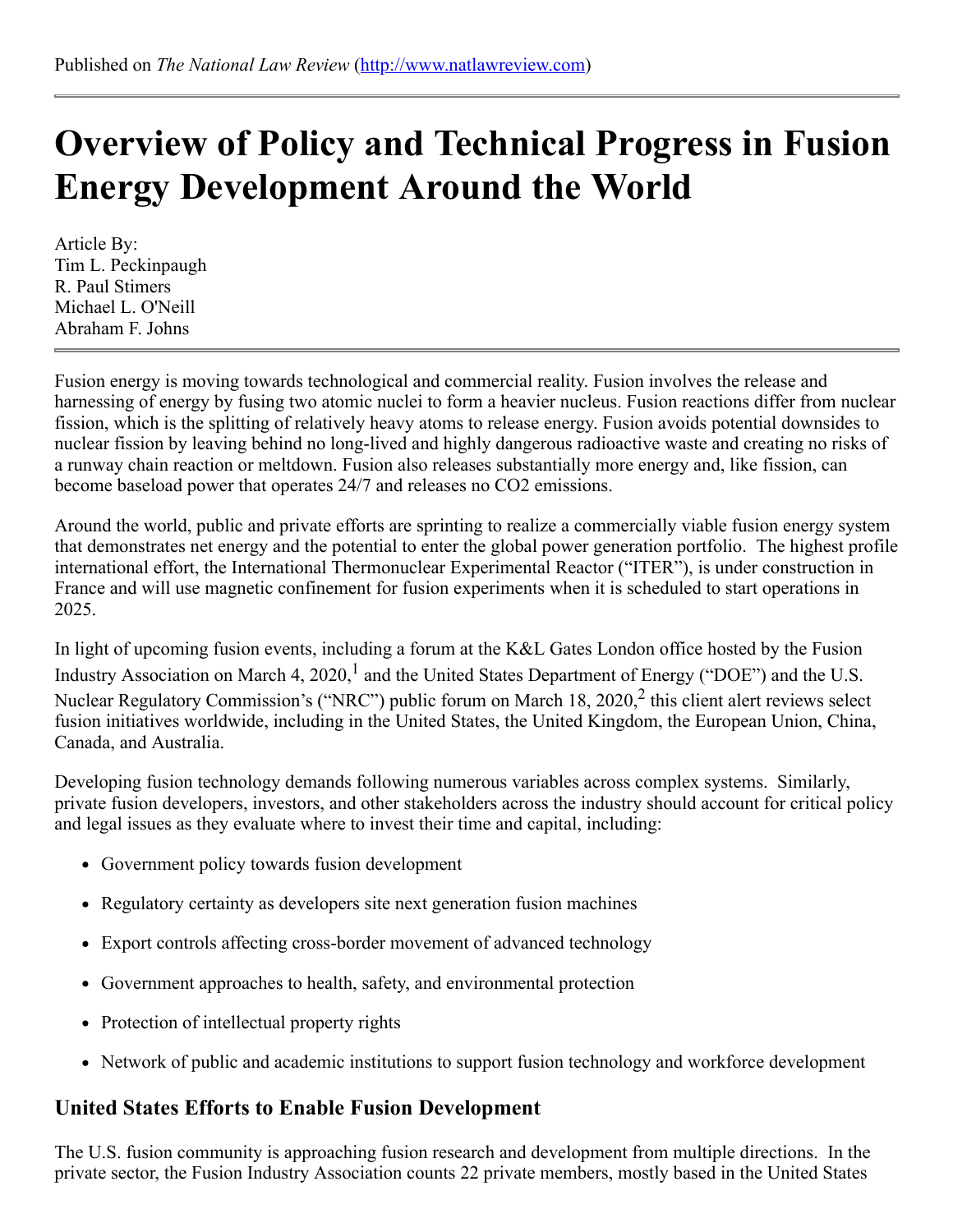(with some in the UK, the EU, and Canada) with each exploring methods to commercialize fusion.<sup>3</sup>

Enabling this private development, the U.S. government is investing more heavily in fusion within new initiatives for technology development funding, as well as initiating discussions about a regulatory framework for the budding industry.<sup>4</sup> In late 2019, Congress directed DOE's Fusion Energy Sciences Advisory Committee to evaluate a cost-share program as part of the Committee's current long-range strategic planning process.<sup>5</sup> Congress also mandated that the DOE prepare a plan for the Congressional Appropriations Committees on a possible fusion public-private partnership cost-share program by June 2020, addressing topics including program objectives, eligibility requirements, and a funding profile.

The DOE's Office of Fusion Energy Sciences' "INFUSE" program also supports fusion research by connecting national laboratories with private fusion industry. The program administers grants of \$50,000 to \$200,000 for the use of national lab facilities and expertise. In October 2019, twelve projects received the first INFUSE grants. With its FY 2020 funding legislation, Congress appropriated an additional \$4 million to the INFUSE program and directed DOE to open the program to foreign companies.

The Advanced Research Projects Agency - Energy ("ARPA-E") is a federal initiative that underwrites cuttingedge energy initiatives, including fusion. ARPA-E's ALPHA program provides \$30 million to advance U.S. efforts to develop low-cost fusion.<sup>6</sup> Recently, ARPA-E also introduced the Breakthroughs Enabling Thermonuclear-Fusion Energy ("BETHE") program to build on the ALPHA program's initiative. BETHE offers funding amounts of between \$150,000 to \$10 million to domestic applicants and U.S. subsidiaries of foreignowned companies, subject to cost-share requirements of at least 20 percent for most applicants. The first round of applications for BETHE funding were due on January 14, 2020, and ARPA-E expects to announce initial awardees in April 2020.

From a regulatory perspective, in 2009 the NRC reviewed the technological advances and legal issues of fusion, but ultimately decided to wait until a predictable commercial development schedule before establishing a comprehensive regulatory framework.<sup>7</sup> Aside from asserting a general jurisdiction over commercial fusion, the NRC has not taken any further action to establish rules for fusion energy devices in the decade since. The federal Nuclear Energy Innovation and Modernization Act ("NEIMA") that went into effect in January 2019,<sup>8</sup> however, directs the NRC to evaluate the rulemaking and licensing process for certain "advanced reactors," a term that includes fusion reactors as well as advanced fission reactors. As part of this NEIMAmandated process, the DOE and NRC will discuss the topic and solicit input from the public and industry-atlarge at a public meeting scheduled for March 18, 2020. See a draft agenda for the meeting [here.](https://science.osti.gov/-/media/fes/pdf/2020/NRC_Agenda_20200318.pdf?la=en&hash=16A1BECE6143F92019A1A315E12E6DB1056C6CC1)<sup>9</sup>

#### Fusion in the United Kingdom

The United Kingdom was an early mover in fusion energy research and government entities and private industry continue to experiment with fusion. The United Kingdom Atomic Energy Authority ("UKAEA") opened a center to research fusion in 1960 in Culham in Oxfordshire, England. The Culham Science Centre houses the Joint European Torus ("JET"), the largest active tokamak (doughnut-shaped) reactor in the world to date. But issues related to Britain's transition out of the European Union create an uncertain future for capturing the innovation already established and maintaining the progress going forward.

Through its membership in the EU, the United Kingdom was a member of the ITER consortium (other members contributing to this megaproject include China, India, Japan, Russia, South Korea, and the United States). While a longtime supporter of ITER, the United Kingdom's membership in ITER was through the European Atomic Energy Community, which the UK Government plans to leave as part of its exit from the EU. The future of the United Kingdom's participation in ITER is not clear, although ITER officials have signaled their intention to negotiate a new relationship with the United Kingdom during the transition period. Furthermore, UK officials stated that participation in JET will not be jeopardized, as their contract to operate ends in 2020 and talks are underway for an extension until 2024.<sup>10</sup>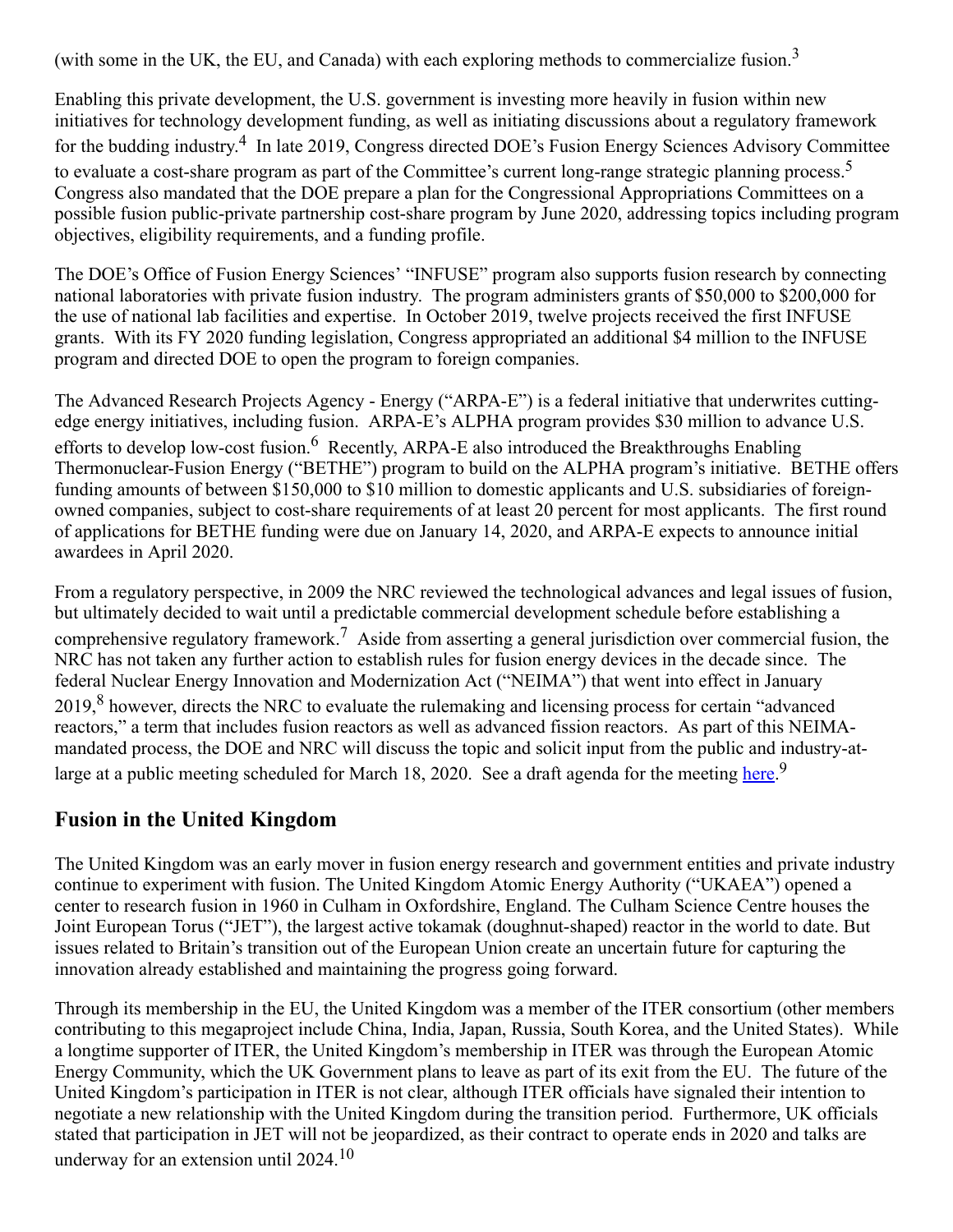The UK government, under Prime Minister Boris Johnson, recently announced funding of more than £220 million across the next four years to prepare initial designs for the Spherical Tokamak Experimental Program (or "STEP"), an initiative to construct a fusion power reactor by the  $2040s$ .<sup>11</sup> Once operational, this facility would use a deuterium-tritium reaction to release hundreds more megawatts than needed to trigger the reaction.

Additionally, the United Kingdom hosts private fusion ventures that are members of the Fusion Industry Association, including [First Light Fusion](https://firstlightfusion.com/) and [Tokamak Energy.](https://www.tokamakenergy.co.uk/)

## European Union's Public and Private Efforts in Fusion

Outside of the ITER megaproject, multiple private companies and nation initiatives focus on developing fusion technology in the EU. The union's member states and Switzerland created EUROfusion, the European Consortium for Development of Fusion Energy, to support fusion research. In conjunction with ITER, the EUROfusion Power Plant Physics & Technology Work Programme supports ITER's successor, the DEMOnstration power plant that will put concepts developed with ITER into action and produce electricity, though not at commercial plant levels.<sup>12</sup> To support the ITER program, the European Investment Bank is investing €250 million in a Diverter Tokamak Test facility through Italy's National Agency for New Technologies, Energy and Sustainable Economic Development.<sup>13</sup>

Academic and private interest and development in nuclear fusion is occurring across EU member states. In Germany, the Wendelstein 7-X is a stellarator magnetic confinement fusion device created by the Max Planck Institute of Plasma Physics that experiments with fusion to examine aspects for developing future nuclear fusion power plants.<sup>14</sup> In Spain, the start-up group Renaissance Fusion plans to use High-Temperature Superconductors to develop fusion reactors using a magnetic confinement approach, a stellarator, that is similar to a tokamak.<sup>15</sup>

## Fusion in China

China has recently accelerated its efforts in fusion energy development. In addition to contributing to ITER, China, through its National Nuclear Corporation, spent nearly ¥6 billion to develop the Experimental Advanced Superconducting Tokamak ("EAST").<sup>16</sup> Housed at the Institute of Plasma Physics at the Hefei Institute of Physical Science in Hefei, EAST reached more than 100 million degrees Celsius in 2018. Although the reactor is meant to be an experiment, not an ongoing power plant, China recently awarded a second tranche of ¥6 billion in funding for the project.<sup>17</sup>

Additionally, the Southwestern Institute of Physics, a China National Nuclear Corporation institute, is experimenting with fusion through a series of model reactors, including the HL-1, HL1-1M, HL-2A, and forthcoming HL-2M, using magnetic confinement tokamaks.<sup>18</sup> China is also funding and developing other fusion initiatives, such as the China Fusion Engineering Test Reactor, a next phase tokamak reactor that would validate the DEMOnstration designs and may commence construction as early as 2035.<sup>19</sup>

## Canada's Efforts in Fusion

A number of academic efforts are studying fusion energy concepts and system across Canada, including the University of Saskatchewan's Plasma Physics Laboratory, which houses STOR-M, a small-scale tokomak;<sup>20</sup> research at Quebec's *Institut National de la Recherche Scientifique* studying magnetic confinement and other fusion technologies;<sup>21</sup> and research by the Tritium Facility at the Canadian Nuclear Laboratories on tritium and its ability as fusion fuel. $^{22}$ 

Canadian companies are moving forward with fusion energy development as well, with support from the Canadian government. General Fusion, a British Columbia-based fusion corporation focused on a magnetized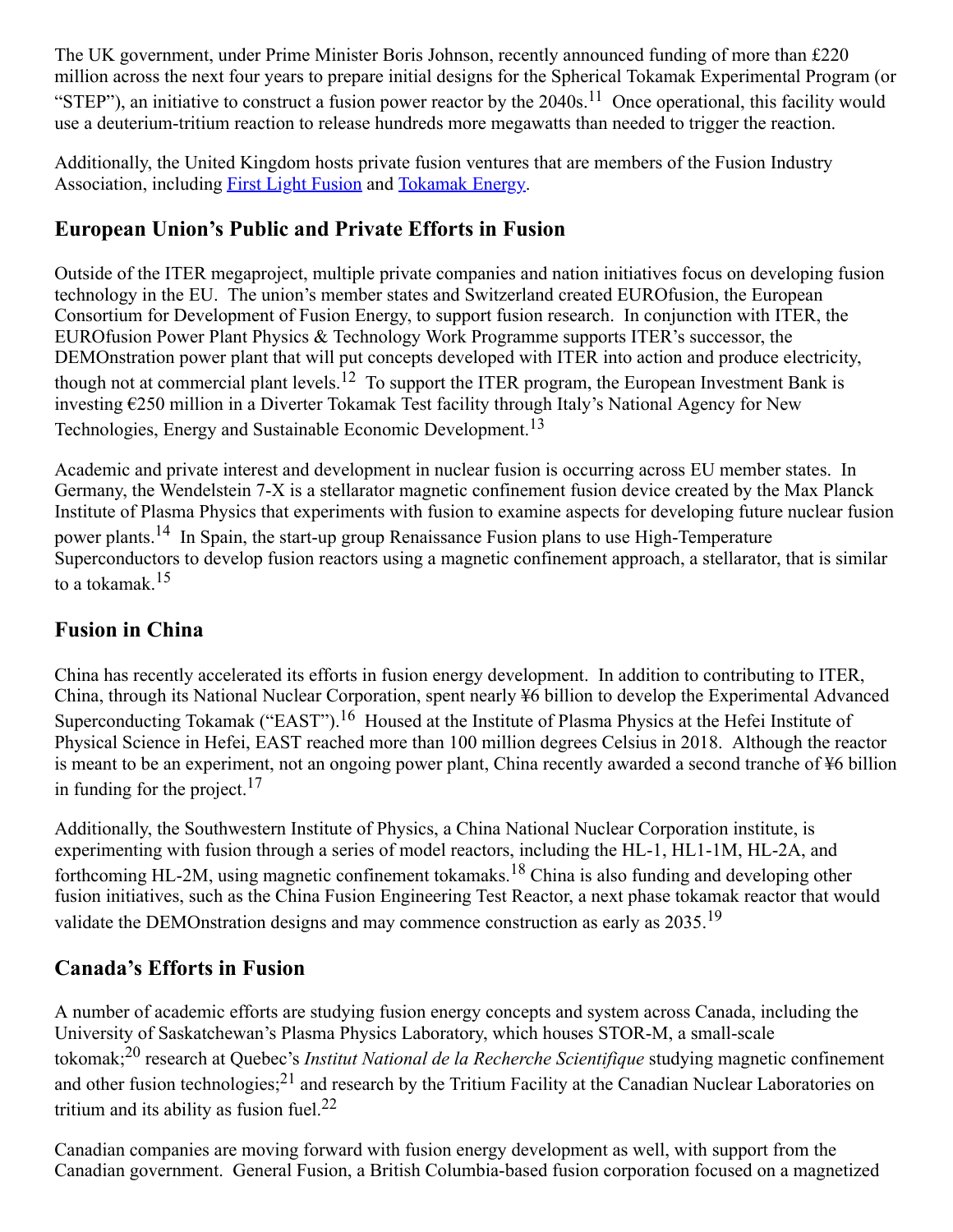target fusion technology, has raised more than \$200 million to date and partnered with Hatch, a global engineering firm based in Canada to begin designing and developing a fusion reactor prototype.<sup>23</sup>

Fusion Innovation in Australia

Australia is a cooperating member in the ITER consortium, contributing to ITER through diagnostic imaging, fusion theory and modeling, and advanced materials research.<sup>24</sup> In addition to this international effort, a fusion start-up company spun out of the University of New South Wales, HB11, secured patents for a new fusion technology that will use hydrogen, boron, and lasers.<sup>25</sup> Developed at the University of New South Wales, the technology utilizes a chirped pulse laser technology to initiate the fusion reaction.

#### Navigating a Globalizing Fusion Industry

The expanding global footprint of the fusion industry presents many opportunities for collaboration, capital investment, and geographic location for fusion devices, especially as national and local governments start to compete for the economic boon that a successful fusion project would ignite. But fusion's growing footprint also creates some risks, ranging from uncertain regulatory frameworks as governments grapple with the implications of fusion energy systems to national security repercussions of cross-border investment in some of the most advanced technologies under development in the energy sector today. Developers and investors active in the fusion energy sector should balance these opportunities and risks carefully as they consider where and how to deploy their resources and capital into the fusion energy sector.

*Note: This alert was updated following original publication.*

 $\mathcal{L}_\text{max}$  , and the contribution of the contribution of the contribution of the contribution of the contribution of the contribution of the contribution of the contribution of the contribution of the contribution of t

1 *FIA Event: Emergence of the Fusion Industry - London*, Fusion Indus. Ass'n, Feb. 27, 2020, <https://www.fusionindustryassociation.org/post/fia-event-emergence-of-the-fusion-industry-london> (last visited Mar. 2, 2020).

2 U.S. Dep't of Energy Office of Energy, *NRC Public Forum*

*Flyer*, Science.OSTI.gov, [https://science.osti.gov/-/media/fes/pdf/2020/NRC\\_Public\\_Forum\\_Flyer\\_20200318.pdf?](https://science.osti.gov/-/media/fes/pdf/2020/NRC_Public_Forum_Flyer_20200318.pdf?la=en&hash=78E685B6C4922A88820F2CA4AFE70415EAC1088A) la=en&hash=78E685B6C4922A88820F2CA4AFE70415EAC1088A (last visited Mar. 2, 2020).

3 Fusion Industry Association, <https://www.fusionindustryassociation.org/>.

4 See Barton J. Gordon, et al., Capital and R&D Support Emerging for Private Fusion Energy Development, But Questions Remain as *Fusion Sector Evolves*, 19-2 Pratt's Energy Law Report 37, 40-44 (LexisNexis A.S. Pratt) (2019).

5 Joint Explanatory Statement for H.R. 1865, Rule Comm. Of the House of Representatives at 45 (Dec. 16, 2019), [https://docs.house.gov/billsthisweek/20191216/BILLS-116HR1865SA-JES-DIVISION-C.pdf.](https://docs.house.gov/billsthisweek/20191216/BILLS-116HR1865SA-JES-DIVISION-C.pdf)

6 ARPA-E, ALPHA, ARPA-E.ENERGY.GOV, <https://arpa-e.energy.gov/?q=arpa-e-programs/alpha> (last visited Mar. 2, 2020).

7Annette L. Vietti-Cook, Nuclear Regulatory Comm'n, *Staf Requirements – Regulation of Fusion-Based Power Generation Devices*, SECY-09-0064.

8 Public Law No. 115-439.

9 U.S. Dep't of Energy, *DOE NRC Public Forum on a Regulator Framework for Fusion Agenda (Draft)*, Science.OSTI.gov, [https://science.osti.gov/-/media/fes/pdf/2020/NRC\\_Agenda\\_20200318.pdf?](https://science.osti.gov/-/media/fes/pdf/2020/NRC_Agenda_20200318.pdf?la=en&hash=16A1BECE6143F92019A1A315E12E6DB1056C6CC1) la=en&hash=16A1BECE6143F92019A1A315E12E6DB1056C6CC1 (last visited Mar. 2, 2020).